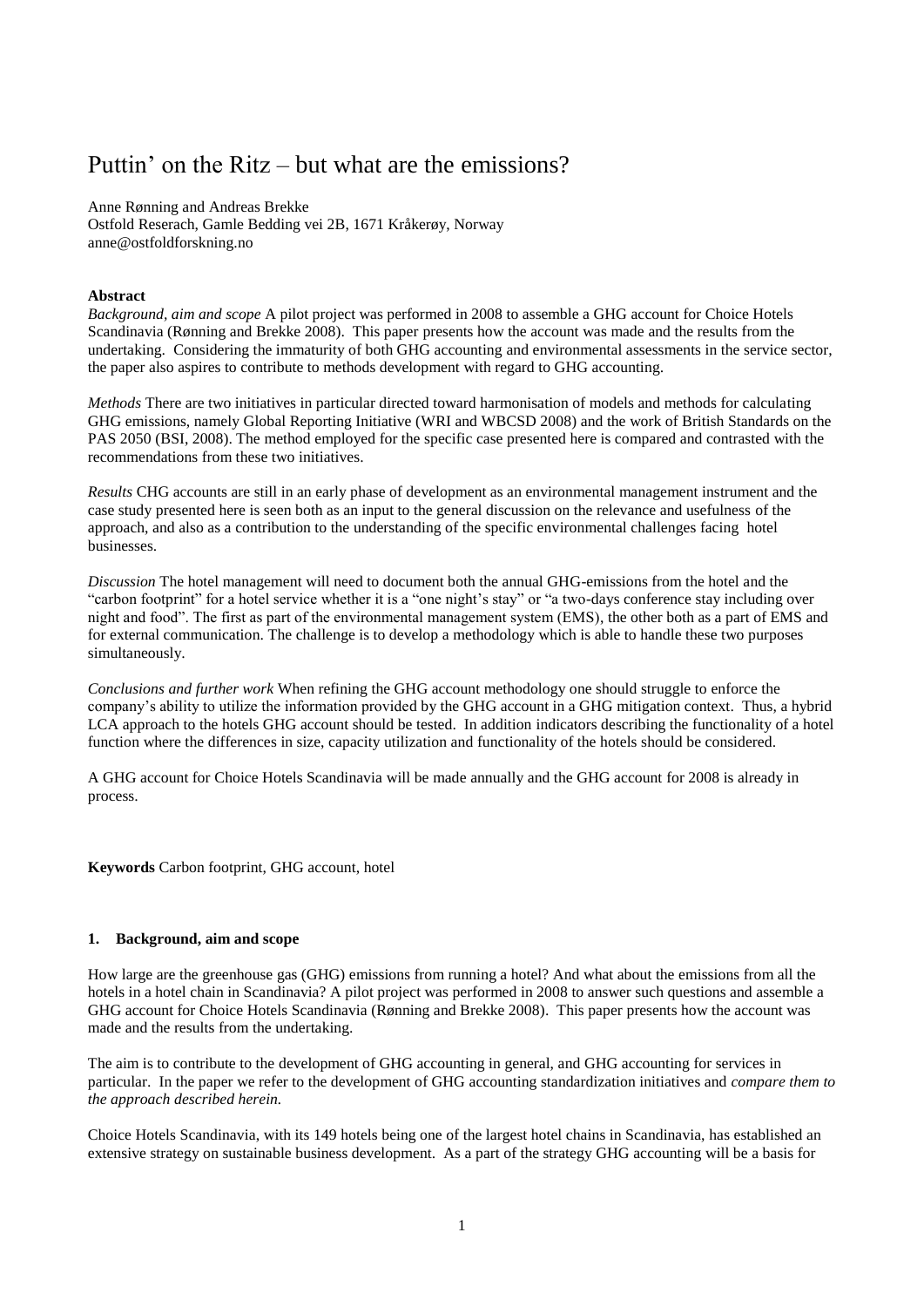coal setting and will be included in the environmental management system presently implemented in the hotel chain. The purpose for performing the GHG account was to develop a prototype, test it on all hotels simultaneously, and gain experience from data collection and communication of results. The main focus has been on establishing the GHG account internally for the business at so and not for external communication of the service function they provide. The project started in May 2008 and finished by the end of the year. Thus, the study was performed before the PAS 2050 was available. A GHG account for Choice Hotels Scandinavia will be made annually and the GHG account for 2008 is already in process.

# **2. Methodology**

Several efforts addressing issues of methodology for GHG accounting from products and services have been presented during the last decade. Greenhouse Gas (GHG) Protocol Initiative (WRI and WBCSD 2003) produced by the World Resource Institute (WRI) and the World Business Council for Sustainable Development (WBCSD) is in a way the starting point of GHG accounting by and for industrial enterprises. This method focuses on emissions from a given company (scope 1) and from the generation of purchased electricity consumed by the company (scope 2). Scope 3, other indirect emissions which occur from sources not owned or controlled by the company are optional as illustrated in figure 1.



Figure 1 Operational boundaries. Source: New Zealand Business Council for Sustainable Development.

One important reason for the evolvement of GHG accounting approaches has been the recognition that emissions from enterprises are not limited to the manufacturing of products, but from support functions as sales management, marketing, and purchasing of goods and services as well. Several sector specific guidelines are developed by the same actors and one specific for GHG management for the service sector is developed (del Pino et. al 2006). GHG accountings based upon this guideline are typically calculated for a given year and not for a given product or service function.

Inspired by and based upon the work of GHG Protocol Initiative, an ISO-standard at the organisation level has been set up for quantification and reporting of GHG emissions in process (NS-ISO 14064-1:2006) and is followed up by GHG – Carbon footprinting of products (ISO NWIP 14067-1 and -2). The standards don't differ methodologically from the GHG Protocol. Another important initiative is the most recently published methodology for calculation of greenhouse gas emissions of goods and services, PAS 2050 (BSI 2008a) in addition to a guideline for performing a carbon footprint analysis (BSI 2008b). This approach tries to extend the GHG from the annual GHG account for the given production company to GHG account for the product itself or service function. In addition the GHG Protocol Initiative is currently developing methods and guidelines for Product life cycle accounting and reporting and Corporate-level value chain (scope 3) accounting and reporting (WRI and WBCSD 2008).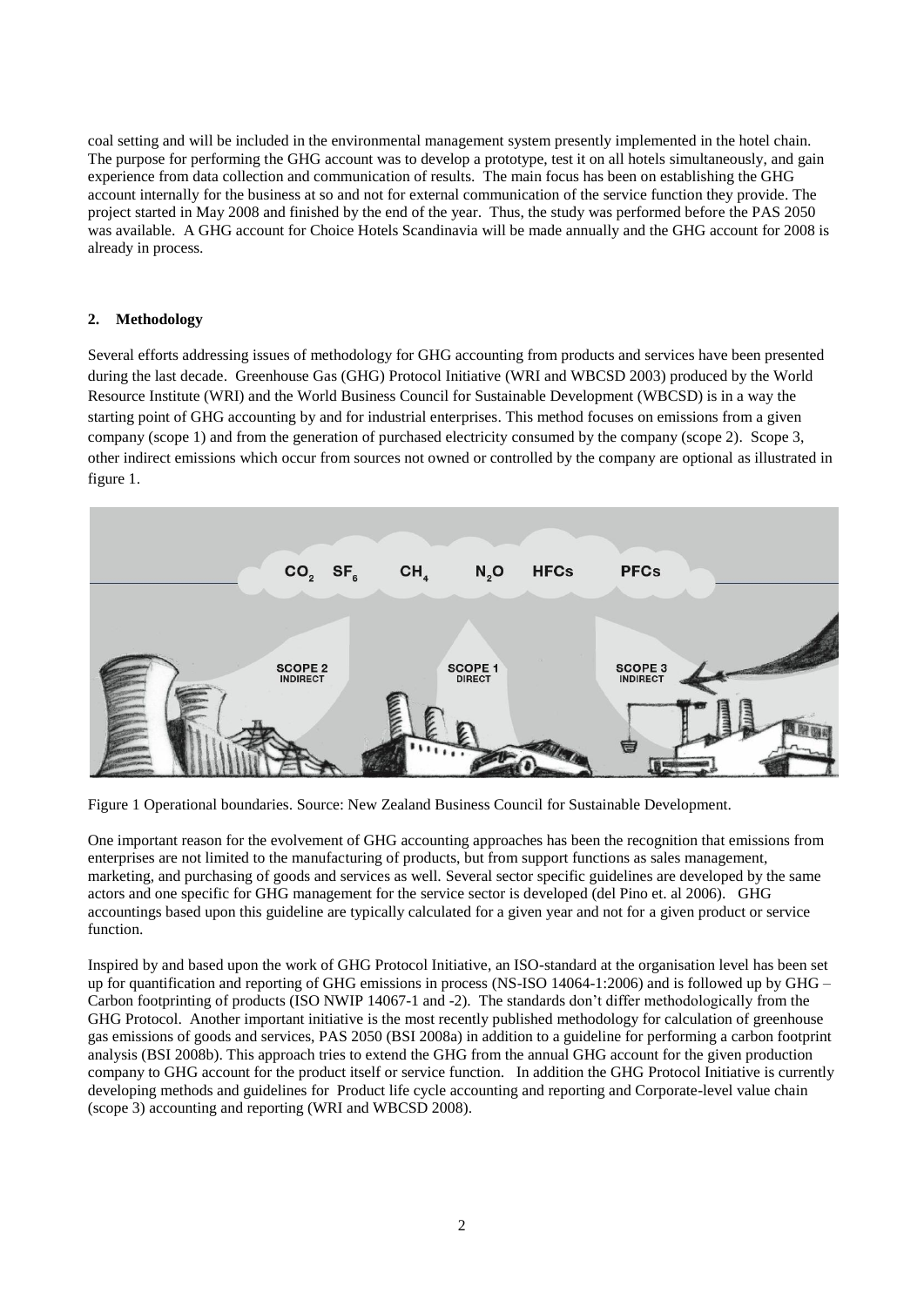One common feature in these efforts is that principles of life cycle assessment (LCA) methodology are being employed, recognising the need to consider the entire life cycle of business, products or service and also for the PAS 2050s concern, to relate the GHG account to the specific function(s) delivered by the product or service under scrutiny.

A challenge in making an account of a company's emissions is that one needs to consider emissions in two dimensions, as shown in Figure 2.



Figure 2 An enterprise's contribution of emissions in two dimensions.

In the figure, the company is regarded as responsible for all direct emissions from the use of materials or energy as well as the emissions associated with having them produced or handled after end-of-useful-life. In the figure abopve this is presented as

- The value chain related to the different products or services consumed by the company (horizontal arrow)
- The activities the company performs to fulfil its function(s)/purpose(s) (vertical arrow)

The approaches from GHG Protocol and PAS 2050 both are based upon a presumption that a GHG account is an instrument to gain knowledge and information in order to identify and quantify reduction potentials, and this is reflected in the recommendations regarding defining system boundaries. These are based on stipulation of the activities that are being controlled by the company whether one is looking upon a company, product or service function. Further, it will influence which data should be used, and not least which data are available related to the given business, product or service under scrutiny.

Calculating carbon footprint and GHG accounting can be approached methodologically from two different perspectives: bottom-up, based on Process Life Cycle Assessment (PLCA) or top-down, based on Input-Output Life cycle Assessment (IOLCA) analysis (Wiedmann and Minx 2007, Pettersen 2008). Generally, input-output LCA has its advantages when applied for macro or meso levels such as industrial sectors or larger product groups, while process LCA has advantages when looking at micro systems; a particular process or individual product. Methodology and guidelines presented by the GHG Protocol and PAS 2050 are based on a bottom-up approach.

# **3. GHG account for Choice Hotels Scandinavia**

The methodology used in the hotel study is origin based upon GHG accounting as described GHG Protocol based guideline to GHG management for service sector (del Pino et al. 2006) and in the final phase of the study the carbon footprinting as given in PAS 2050 (BSI 2008b) was available and had some influence on the discussions of the methodological choices made.

In this study GHG account for one year (2007) is performed for the hotel chain and for each hotel respectively. The GHG account will be used as an internal benchmarking tool. It is, however, particularly troublesome to use annually GHG account in this way, as hotels offer activities and services in addition to the traditional overnight stays. Thus, these additional functions of hotels must be included if hotels are compared or with other ways to offer the same activities and services.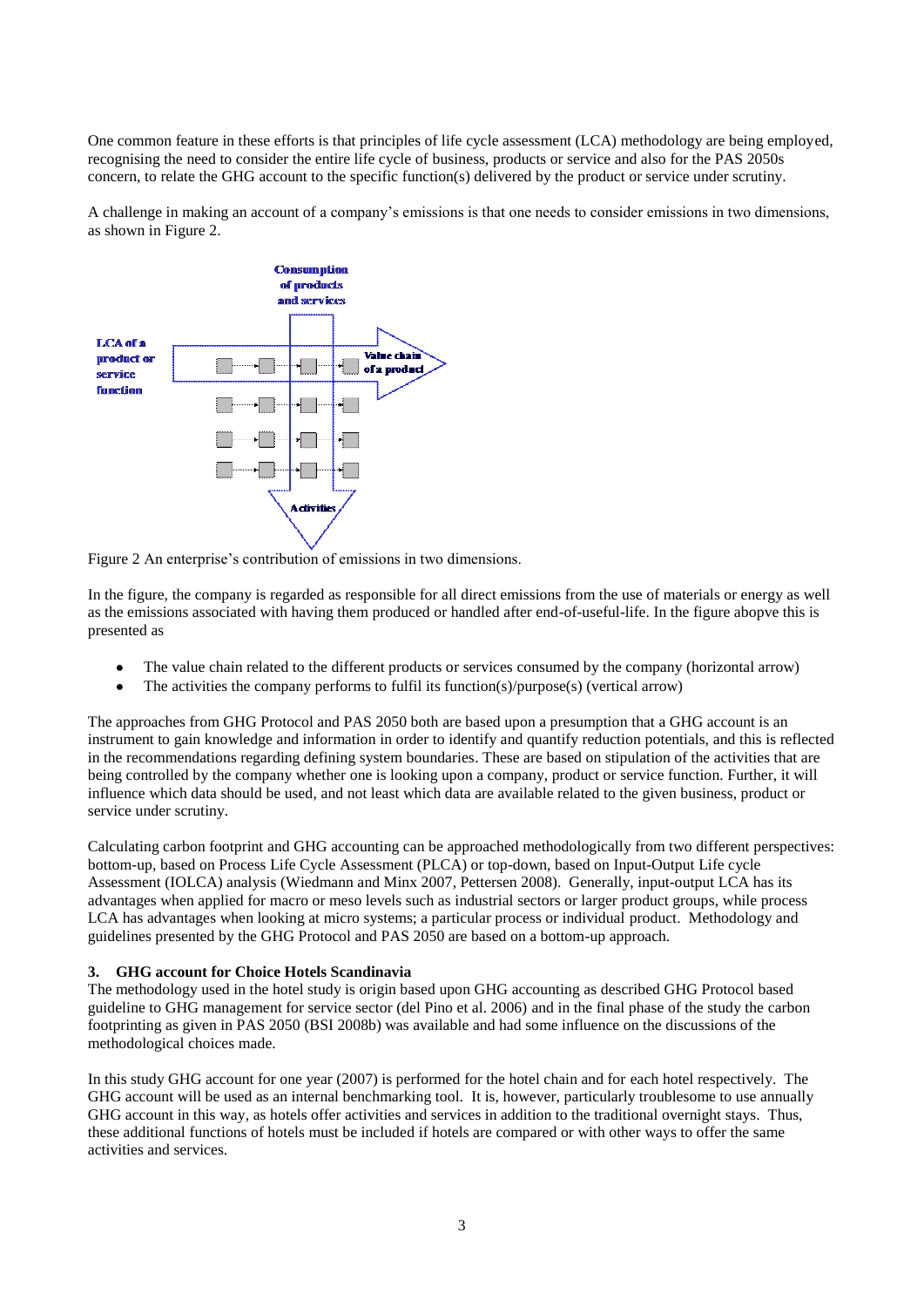The PAS 2050 Guide on the other hand define a functional unit for the hotel service as "night's hotel stay" based upon defined a "standard room".

Since GHG Protocol is calculating GHG emissions for a company's annual production and activity level, a top-down approach for describing activities are used based upon annual consumptions. The PAS 2050 recommend another approach; to define which activities are necessary for fulfilling the purpose of the function. As in their hotel example it is recommended to develop a process map for a night's hotel stay and suggests the following components in its life cycle:

- Check-in
- Stay/use of the room  $\bullet$
- $\bullet$ Check-out
- Clean-up/preparation for next guest  $\bullet$

Furthermore, materials, energy and waste associated with each phase are dissected. This is an example of a more comprehensive "bottom-up process" as we know it from the LCA-methodology. In our hotel case this approach turned out to be too detailed, both with respect to data availability and to the hotels' ability to utilise information at that level as a managerial tool.

Figure 3 below illustrates which products and materials were included and excluded in the specific analysis of GHG emissions from Choice Hotels Scandinavia.



#### **Figure 3 Categories/activities included in the GHG account for hotels.**

Figure 3 shows that energy consumption for operating the hotel is included in addition to commuting to and from work and business travel for employees. This represents all of the three scopes as described within the GHG Protocol. But it is not exhaustive for all categories or activities.

Activities related to transportation of goods and people, production, and energy use are considered as equally important areas in GHG accounting. This implies an extension of systems boundaries compared to those generally being adapted in environmental accounting. The GHG Protocol recommends including commuting to and from work, whiling PAS 2050 state explicitly that it should be excluded. It is an ethical dilemma to include employees' commuting to and from work. Both in relation to where they live and what means of transport they choose (or are forced to use). On the other hand it is a vital parameter regarding where to locate a business and what can the employer do to arrange better solutions on behalf of the employees to lower the GHG emissions from commuting to and from work. Several studies conclude that transport should be included when looking upon the total energy use in buildings due to its parts of the total energy use, up to 50% depending on location (Norman et al. 2006, Rønning et al. 2006, Selvig 2007, Selvig and Cervenka 2008) .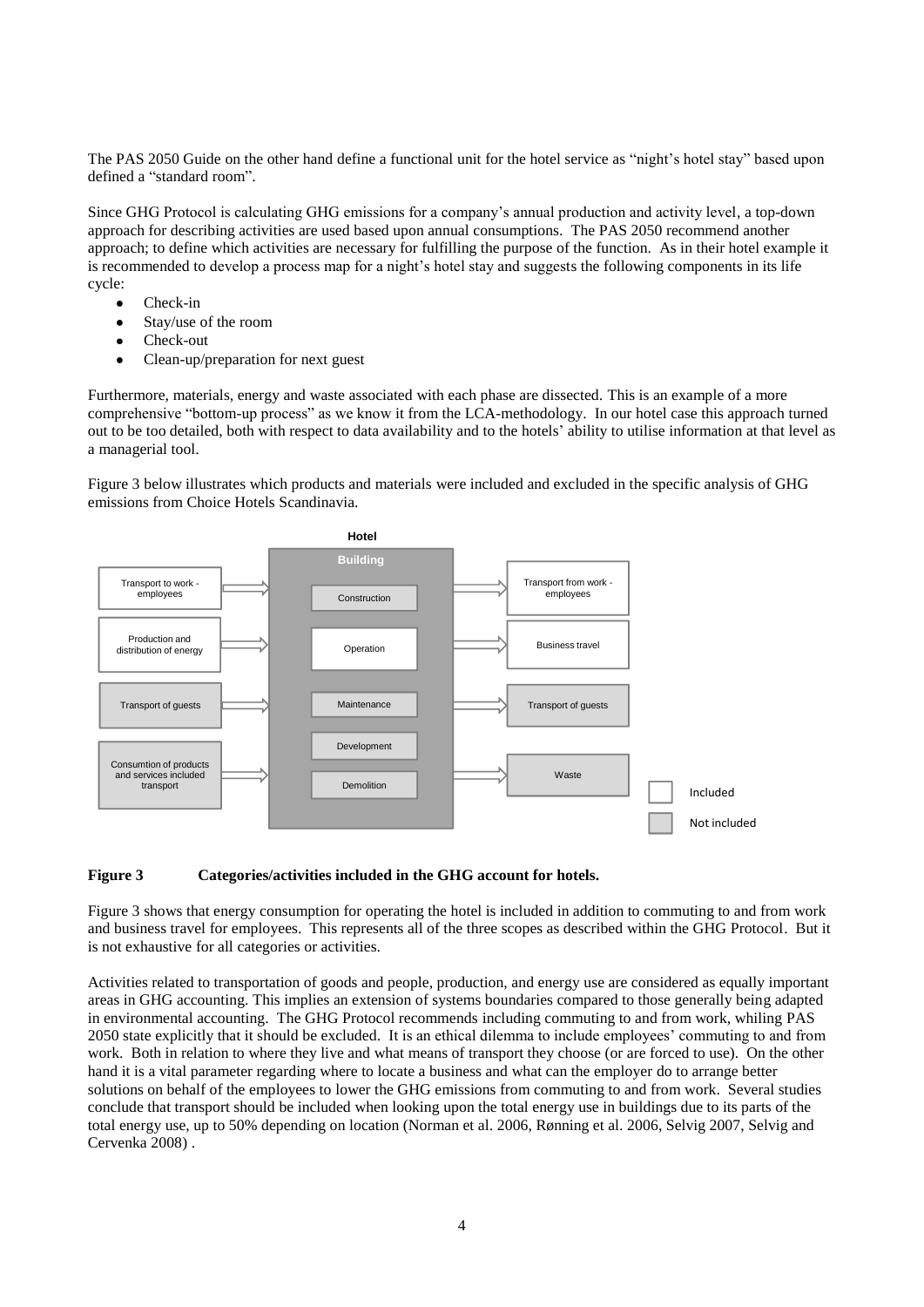All information regarding sizes, number of employees, departments etc. and consumption related to energy use and transportation were procured directly from each hotel by questionnaire. The hotel chain is presently in the initial phases of collecting and systemising GHG-related information from its activities. Thus, it was known that it probably wouldn't be able to provide information regarding e.g. consumption of products.

The numbers for energy use are measured according to normal procedure; in addition this type of energy carriers was easy for the hotel management to collect. All the hotels were asked to break the number for energy use into energy use for defined sections in the hotel such as reception, guest rooms, kitchen/restaurant, conference department, pool and Spa. However, only a few hotels provided such information due to lack of facility management systems or electric meters other than for the total energy use in the hotel.

None of the hotels had information neither from employees commuting to and from work, nor from business travels. These data were procured from each hotel by questionnaires. All the 149 hotels answered the questionnaire. Business travel is performed mainly by the management. The hotel management had to give the travel information for an average summer and winter week. The data was then adjusted for a whole year. Same procedure was used for commuting to and from work, but only ten employees were asked to fill in the questionnaire *from each hotel*. Then the data were adjusted for the total number of employees and for the whole year. For those hotels not giving any information regarding either business travel or commuting to and from work no GHG emissions from transport were included.

Emissions and energy consumption for producing and operating capital goods as the hotel building itself and from production of food, detergents, paper, and bed linings are not included. Neither is transport of guests nor waste management.

The building sector's share of final energy consumption worldwide is estimated as high as 30-40 percent (WBCSD, 2009, European Commission (2007). In addition the energy use for operating buildings is calculated as 80-90 percent during the lifespan (Rønning et al. 2001, Rønning et al. 2007, Vold et al. 2006) and a hotel building is probably not an exception. Former studies indicate that use of energy is the most significant contributors to GHG emissions (Beccali et al. 2009). Energy use and transport were regarded as the most important factors to include in the hotel case based on the available data. A more comprehensive follow-up study will be performed to identify which ones are the vital activities or products that should be included in a hotel's GHG account.

The total climate account for the 149 hotels in the Choice Hotels Scandinavia shows emissions of appr. 20.000 tonnes CO2 equivalents. Energy use from operating buildings constitutes appr. 13.500 tonnes CO2 equivalents. Employees' transportation to/from work places comprise appr. 5.500 CO2 equivalents, and contributions from business travels appr. 800 tonnes CO2 equivalents.

To compensate for differences in size, capacity utilization and functionality of the hotels, specific indicators for energy use and transportation were developed. The indicator for benchmarking the hotels energy use was chosen as energy use per gross area including capacity utilization for the given hotel and illustrated in figure 4.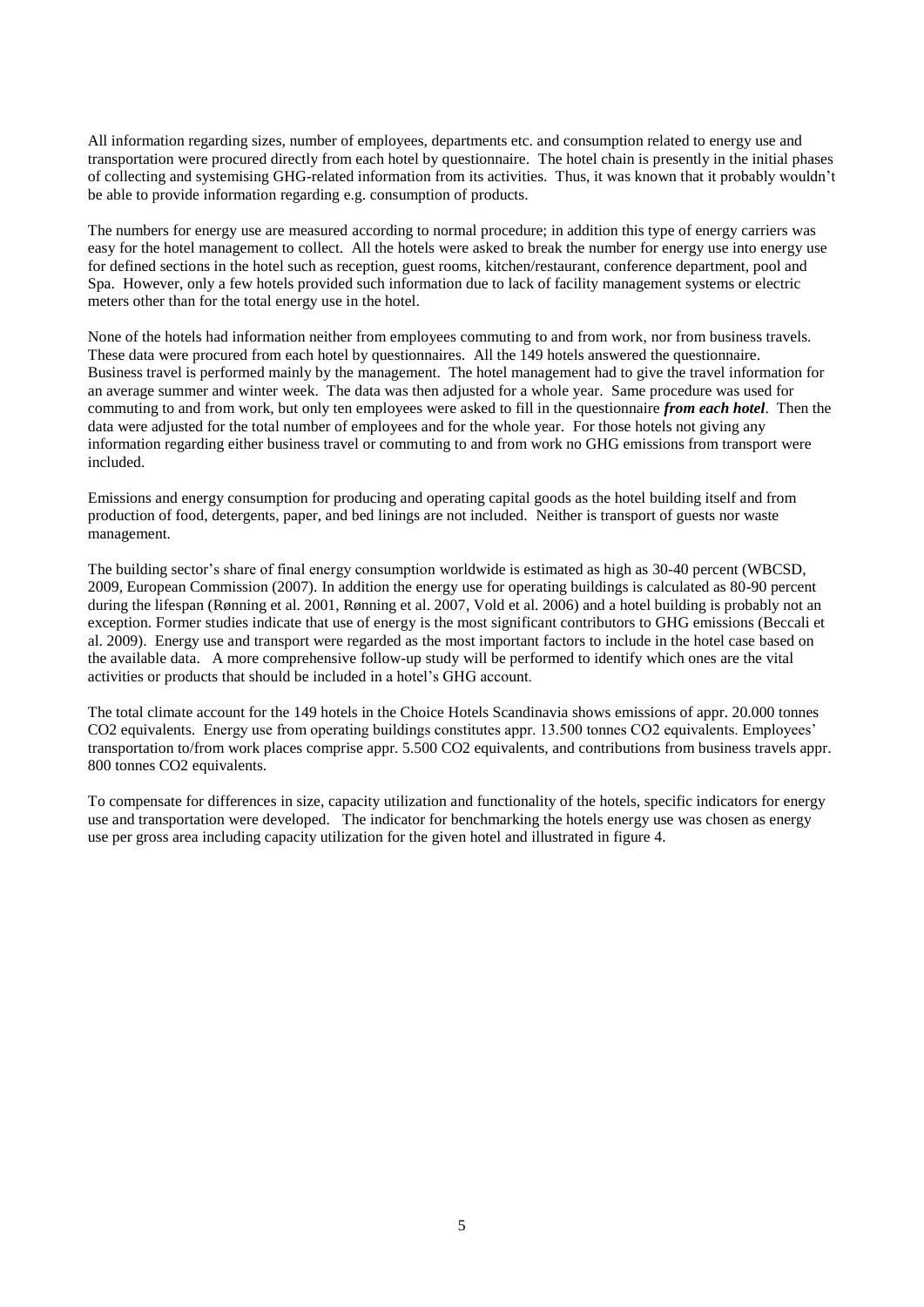



The results show the distribution GHG emissions between the hotels. The differences are mainly due to the mode of energy source. The hotels with less GHG emissions are the one using central heating and for some hotels it reflects the capacity utilization and/or low energy use.

Both the total number and the distribution of GHG emissions between energy use and the two transport categories are charged with uncertainty. All the hotels provided data regarding energy use for operating the hotel, but several hotels did not give information regarding commuting to and from work and/or business travel. Limited availability of data is one reason for having to accept narrow system boundaries in this case, e.g. regarding the actual collection of consumption data and the modelling of emissions from the consumption.

## **4. Discussion**

The undertaking of GHG accounting needs methodological considerations on two dimensions. The first one relates to the question on what emissions should be included, i.e. the activity of boundary setting to decide what emissions that belong to the product or service being scrutinised. The second dimension is related to the actual data collection and which figures should be used for emissions from basic technologies such as electricity generation and various infrastructures.<sup>1</sup> These dimensions are of course entangled as the first dimension will decide which data to be collected and the second dimension will decide whether the actual data to fulfil the system boundaries are at all available. Furthermore, both dimensions are represented at least two levels: on a general level where standard guidelines independent of the product or service to be investigated can be given; and a specific level dependent on the actual product or service to be studied.

In our case we predict that the hotel management will need to document both the annual GHG-emissions from the hotel and the "carbon footprint" for a hotel service whether it is a "one night's stay" or "a two-days conference stay including over night and food". The first as part of the environmental management system (EMS), the other both as a part of EMS and also for external communication. The challenge is to develop a methodology which is able to handle these two purposes simultaneously.

Transport and energy use in building are regarded as important issues to include in a GHG emission from a service company's activity. But, still one has to consider other aspects to clarify what are the most important sources for GHG emissions. Transport of guests was excluded in our study. When IKEA – a global home furnishing retailer – made up the GHG-account for their 160 stores they included customer travels. The customer travels accounted for 82 percent of its total GHG-emissions (del Pino et al. 2006). For the hotel chain management transport of guests and employees will

 $\overline{a}$  $<sup>1</sup>$  These two dimensions remind of the two first steps in conducting an LCA where the first is stating the goal and scope of a study and the second is</sup> performing the data inventory.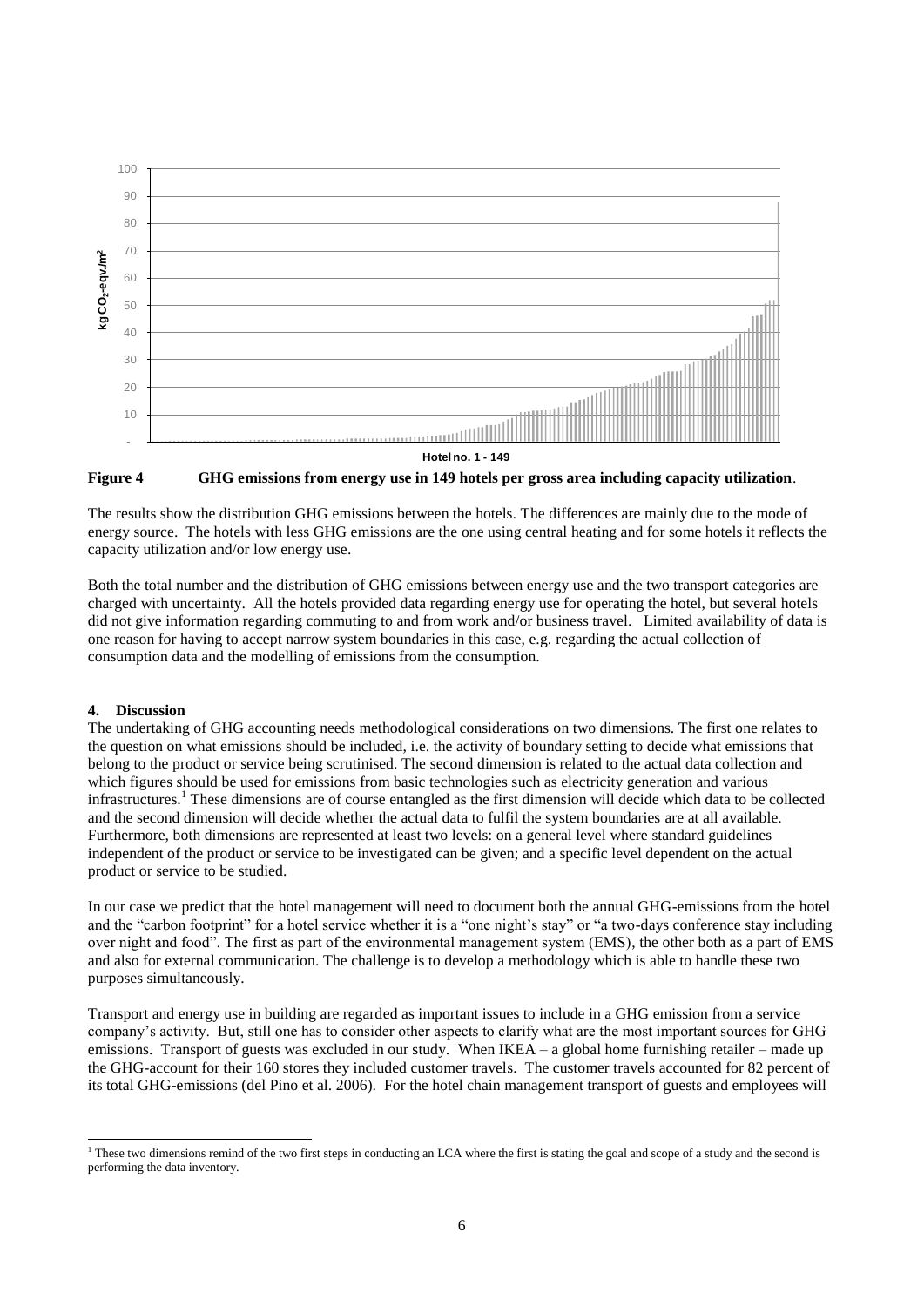be vital when deciding location of new hotels and how to be a responsible employer, facilitating for the employees to make sustainable commuting.

Since a service company normally doesn't have figures in terms of mass but only economic data on the total consumption of goods, the GHG emissions related to production of those will probably be excluded in a P-LCA approach as given in PAS 2050 and in GHG Protocol. In our study that was the case for e.g. food and linings etc.

Input-Output Life Cycle Assessments for typical US industries indicate that on average up to 75% of total emissions were overlooked when only looking upon the industries scope 1 and 2 emissions (Matthews et al. 2008). On the other hand the information provided by an IO-LCA can be too general for a specific hotel with respect to managing e.g. the purchase of "the office chair with lowest GHG emissions" and its consequences on the GHG account.

A review of relevant methods for the calculation of the GHG-emissions of goods and services was carried out as background information for the PAS 2050 development (Minx et al. 2008). This study concluded that the method most suited to meet the needs of the PAS various applications is a fully integrated, ISO-consistent Hybrid-LCA approach, which combines the detail of process LCA with the complete supply chain coverage of I/O LCA.

#### **5. Conclusions and further work**

Even though GHG accounts are relatively well developed as an overall documented methodology with respect to companies - whether looking upon manufacturing or service companies, it still remains to define more clearly requirements on several methodological topics in order to make the GHG accounts comparable between companies, e.g. in a hotel chain. This also seems to reflect the similar challenges regarding topics as system boundaries, allocation, electricity data etc. (Finkbeiner 2009). In an LCA context these topics are often recommended solved during a PCR process for the given product or service function. The PAS 2050 recommend using the PCR for carbon footprinting of the given product when available which seems reasonable by our experiences.

The results from the project shows that it is possible to work out a climate account for Choice Hotels Scandinavia. Even if the account does not include all activities and aspects presented above (fig. 2) it still is a useful foundation for further elaboration of the methodology. The results are based upon validated data to indicate the hotel chain's total climate gas emissions and to identify areas where actions should be taken in order to reduce emissions substantially.

It is of vital importance that the GHG account provides information that is manageable. It is a risk that activities measured and data collected is too detailed with respect to the actual administrative environmental management systems used by the hotels and other service companies. Thus, a hybrid LCA applied in the hotel case could represent a methodological approach which will facilitate a comprehensive overview over the GHG emissions from those sources where data are lacking without the need for detailed data the management will not be able to produce in real life. A GHG account for Choice Hotels Scandinavia will be made annually and the GHG account for 2008 is already in process. A more comprehensive analysis will be carried out and the GHG account will probably include several activities as a hybrid LCA will serve as the methodology basis. The hotel managements have gain experience from the first GHG accounting process and one expect e.g. transport date provided from each hotel.

The GHG account will be provide information describing both the hotel's as annual GHG emissions and will be further developed to include indicator describing the functionality of a hotel function where the differences in size, capacity utilization and functionality of the hotels will be considered.

A PCR for the hotel function is recommended performed.

#### **References**

Beccali M, Gennusa M L, Coco L L, Rizzo G (2009): An empirical approach for ranking environmental and energy saving measures in the hotel sector, Renewable Energy 34 (2009) 82–90

BSI (2008a): "Specification for the assessment of the life cycle greenhouse gas emission of goods and services", PAS 2050:2008, British Standards, London.

BSI (2008b): "Guide to PAS 2050. How to assess the carbon footprint of goods and services", British Standards, London.

del Pino S F, Levinson R, Larsen J (2006): Hot Climate, Cool Commerce: A Service Sector Guide to Greenhouse Gas Management, WRI, Washington.

European Commission (2007): Accelerating the Development of the Sustainable Construction Market in Europe, REPORT OF THE TASKFORCE ON SUSTAINABLE CONSTRUCTION Composed in preparation of the Communication "A Lead Market Initiative for Europe".